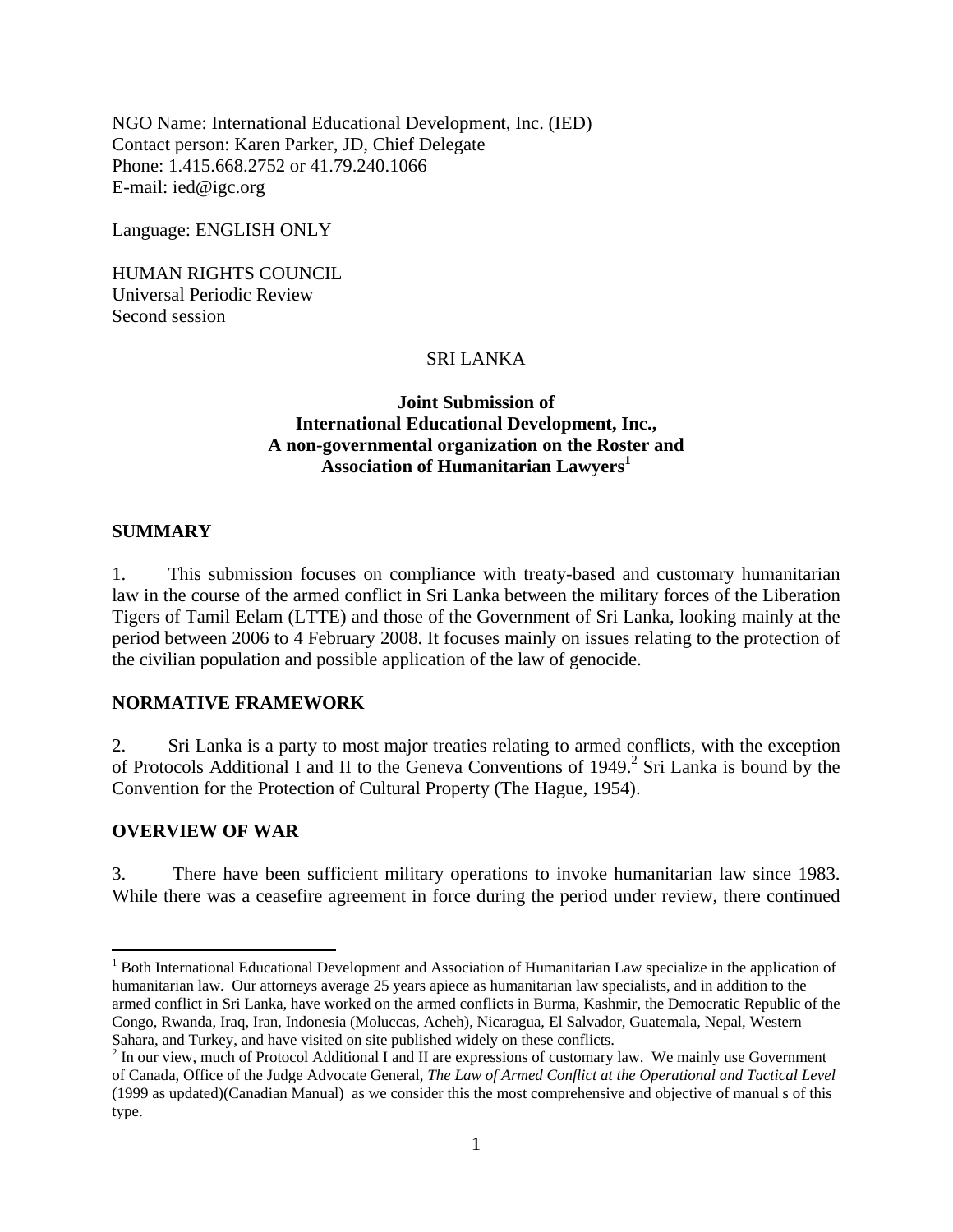to be almost daily military operations throughout the period. Both the LTTE and the government of Sri Lanka have armies, navies and air forces.

4. We consider that the armed conflict is one in the defense of the right to self determination because, as we have set out in numerous submissions to the UN human rights bodies and to national legislatures, the Tamil people (1) have a historic occupancy and pre-colonial governance of identifiable Tamil land in the North and East of the island of Ceylon; (2) have a culture, language and religion distinct from the Sinhala people, who have traditionally occupied territory in the South of the island of Ceylon; and (3) have the political will and capacity for selfgovernance. In addition, the Tamil people have suffered serious and continual human rights violations at the hands of successive Sinhala-dominated governments since the colonial power (UK) installed the first one in 1948. Violations have included disenfranchisement, marginalization, failing to protect Tamils from murderous Sinhala mobs, $3$  and discrimination in education and employment. Attempts at peaceful, political solutions to the violations failed, as did two "pacts" made by political leaders, the Senanayake-Chelvanayagam Pact and the Bandaranaika-Chelvanayagam Pact. Even if, for whatever reasons, States do not recognize the clear Tamil self-determination claim, the armed conflict far surpasses the minimum requirements for a civil war: the LTTE occupy considerable Tamil territory, have a chain of command, carry out sustained and concerted military operations, have uniforms and otherwise distinguish themselves from the civilian population, and use the instrumentalities and *matériel* of war.

5. With the onset of the war in 1983, violations directed at the Tamil people has involved thousands of disappearances; killings of civilians, including national and international aid workers; widespread and systematic torture; and large-scale arbitrary detention. As these violations targeting the Tamil people are almost all related to the armed conflict, they are violations of both humanitarian law and human rights law. Almost all of them qualify as grave breaches under Article 147 of Geneva Convention IV of 1949 and customary humanitarian law. Many of these violations have involved ordinary police or security personnel or military personnel acting as police, and have taken place in Sri Lankan government-controlled portions of the Tamil areas, or in the southern Sinhala areas. These have been the focus of investigations carried out by United Nations mandate holders largely from the perspective of human rights  $law.<sup>4</sup>$ 

6. Less scrutinized by the international community, especially in the period under review, are the military operations and war-related government policies in respect to their conformity with humanitarian law norms and their impact on the realization of human rights in Sri Lanka. Violations of them affect both combatants and civilians as well as the provision of aid to the victims of armed conflict. As the military operations are taking place almost exclusively in the traditional Tamil areas in the North and East, almost all of these victims are also Tamil. Assessment of the situation in the period under review has been especially difficult because the

 $\overline{a}$ 

<sup>&</sup>lt;sup>3</sup> While most people are aware of the Sinhala mob massacre and maiming of thousands of Tamils and the ransacking and looting of Tamil properties -- the event that lead to the all-out war by the LTTE -- a 1956 anti-Tamil attack left more than 100 dead, and a 1958 one left 300-400 dead.

<sup>&</sup>lt;sup>4</sup> We note, of course, that there are human rights violations committed against Sinhala people. However, almost none of these take place in the context of the war, and as our organizations focus on the war, our observations are necessarily limited to war related violations. Further, as many, including the High Commissioner, have observed, there can be little done to address the non-war -related human rights issues until the war is over.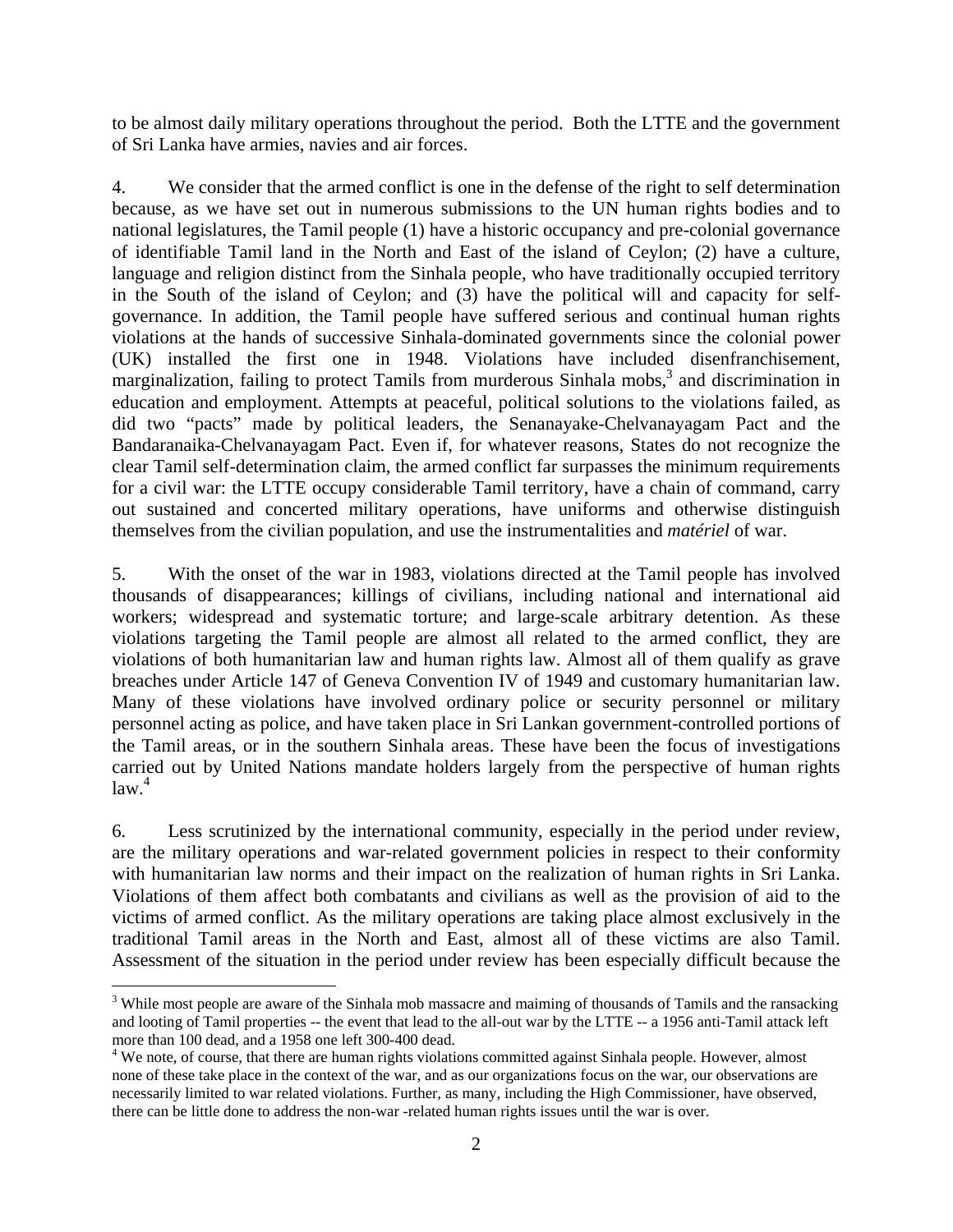government of Sri Lanka has blocked most international access to the Tamil areas – denying even the High Commissioner's request to visit the Tamil-controlled areas. The problem has drastically worsened as Sri Lanka unilaterally withdrew in January 2008 from the 2002 Cease-Fire Agreement and began more concerted military operations. While there were many military operations throughout the Cease-Fire period, the Sri Lanka Monitoring Mission (SLMM) had a team in the field to investigate alleged violations of humanitarian law. The withdrawal from the Cease-Fire Agreement forced the two remaining countries, Norway and Iceland, to leave the country, so except for the International Committee of the Red Cross (ICRC) there is no international presence in the war zone.<sup>5</sup>

## **ILLEGAL MILITARY OPERATIONS**

 $\overline{a}$ 

7. Since 2006 there have been a number military operations carried out by Sri Lankan forces that are clearly in violation of humanitarian law. This submission cannot possible list all of them, but we do point out aerial bombardments by Sri Lankan armed forces against civilian targets, including a number of attacks on schools such as (1) Senocholai (14 August 2006); (2) Chundikulam Aaladitivu School (19 March 2007); (3) Alambil Roman Catholic Vidhilayam (17 July 2007); Vavuniya Katkulam Government Tamil Mixed School (13 August 2006); Vavuniya Olimadhu Governemnt Tamil Mixed School (14 August 2007). These resulted in many deaths and serious injuries to students and staff. In early January, Sri Lankan forces carried out an aerial bombardment of Upppukulam, a settlement of Tsunami survivors. There are credible reports of nearly daily aerial bombardments in the Tamil areas, including one in early February that damaged a United Nations facility in Kilinochchi. There have also been hundreds of ground attacks that have resulted in civilian deaths and injuries, which upon review of available evidence, we consider to have been either directly targeting civilians or sufficiently indiscriminate to violate humanitarian law.<sup>6</sup> At present time, the reported numbers of Tamil civilians killed likely exceeds the combined numbers of LTTE and government troops killed, indicating violations of the rules relating to proportionality. There have also been a number of well-documented instances of military attacks against Tamil religious and cultural property.

## **BLOCKADES OR SEVERE RESTRICTIONS OF HUMANITARIAN AID AND BASIC SUBSISTANCE NEEDS**

8. The first problem with basic subsistence needs of civilians in the North and East is the severe limitations on farming due to the scale and scope of the High Security Zones (HSZ) in the areas where Tamils farm. Needed agricultural supplies, such as seeds and fertilizers, cannot reach Tamil farmers. There have been severe general restrictions on post-Tsunami aid to the heavily affected Tamil areas. Further, there are also serious restrictions on coastal fishing, in violation of a basic rule of humanitarian law protecting coastal fishing. Finally, there are blockages of emergency food due to closures of highway A9 and other land routes into the Tamil areas. The

 $<sup>5</sup>$  As the ICRC has a policy of confidentiality, there is no reliable non-Sri Lankan source of information about</sup> violations of humanitarian law. The International Independent Group of Eminent Persons (IIGEP), established to delay any meaningful, urgently- needed action by the Human Rights Council due to the drastic deterioration of the situation by September 2006, had an very limited mandate, which it has been unable to fulfill, and did not address the situation of the armed conflict.

<sup>&</sup>lt;sup>6</sup> See, especially, the discussion on proportionality in the Canadian Manual, 4-2, 4-3 or provisions in similar manuals.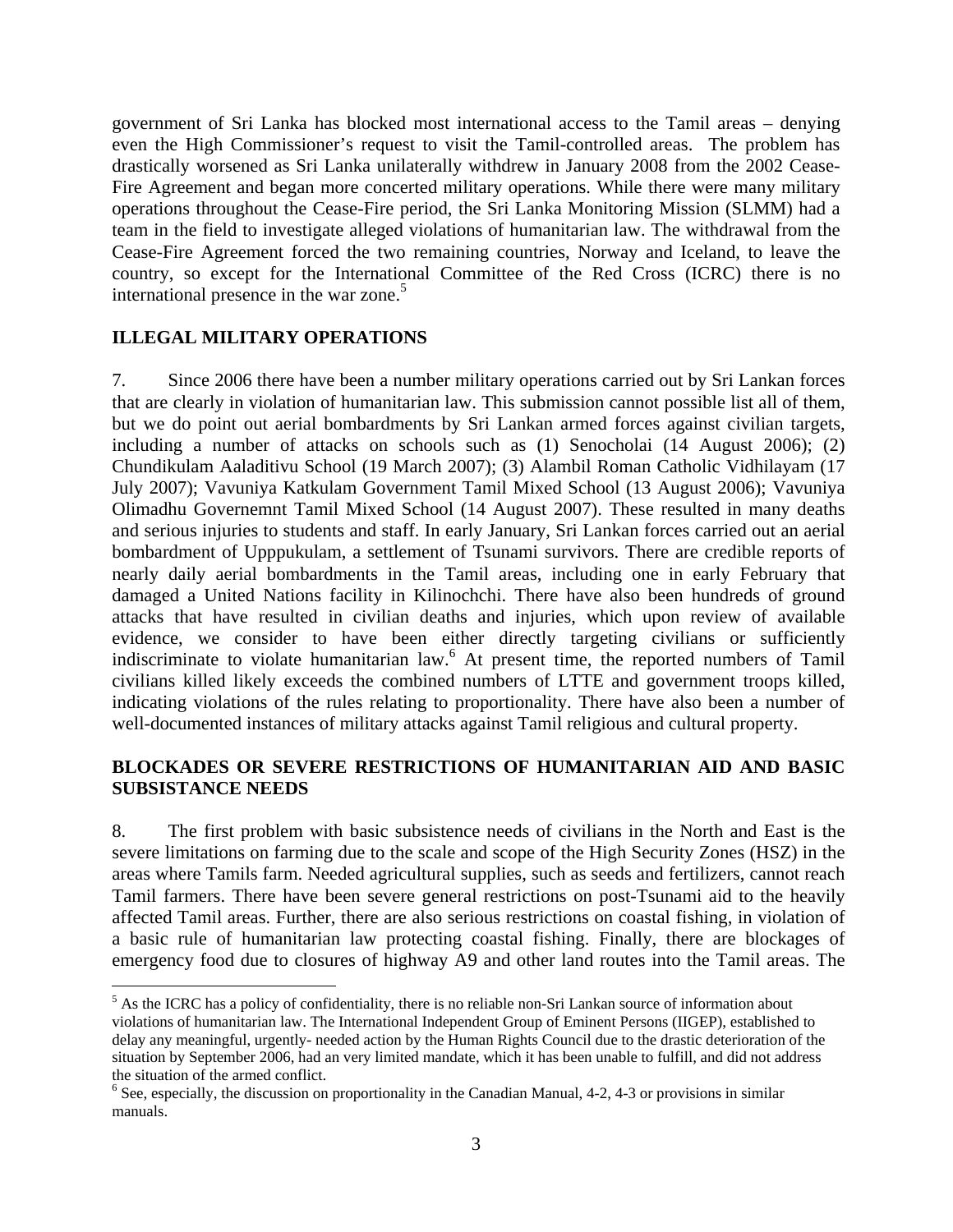Tamil communities had been still struggling to recover even modestly from the Tsunami when the government military forces began sustained military operations against them and further blocked food and medicine. While international pressure has resulted in some easing of the blockades from time to time, the situation remains very critical. For example, in late January 2008, the World Food Programme was unable to deliver food to more than 30,000 internally displaced persons in the Mullaitivu area. At best, the provision of adequate food and medical supplies is precarious, and there are a number of reports showing moderate to severe malnutrition in Tamil school children.

9. In our view, the Government's blockages of humanitarian relief is genocidal in nature: restricting food and medicines for the civilian population is part of the crime of extermination. (See, International Criminal Court, Rome Statute, Articles 7 (1)(b) and 7(2)(b); ICC Elements, Article  $7(1)(b)$ .<sup>7</sup> A number of experts in the field join us in identifying the situation in Sri Lanka as a "Responsibility to Protect" (R2P) one. Gareth Evans, a former Foreign Minister of Australia who had been part of the International Commission on Intervention and State Sovereignty, is but one of these.

10. The slide toward genocide is also fueled by harsh anti-Tamil rhetoric by many leading politicians both in and out of public office, including especially the leaders of the extremist Buddhist Party (the JHU). This carries beyond the island, and is having a negative effect on the hundreds of thousands of Tamil refugees and exiles in the diaspora. It has been, regrettably, so effective in demonizing of the Tamil people as a whole that it has interfered with international solidarity for the Tamil victims. In fact, as the situation slides more into genocide of the Tamils, the international community appears to have grown quieter.

# **HIDING BEHIND THE "TERRORISM" LABEL**

 $\overline{a}$ 

11. The over-all failure of the international community to assess properly this armed conflict using applicable humanitarian laws is in large part due to the improper labeling of the armed conflict as "terrorism/counter-terrorism" by the United States to forward its goal of establishing both naval and air force bases in the Tamil areas. Unfortunately, the United States has been able to persuade others to also do so – in fact, the reason that the other Nordic members of the SLMM left was because the European Union bowed to the pressure. We have thought that one of the main reasons for pressuring the EU countries in this regard was to reduce the size and membership of the SLMM so as to reduce its effectiveness. Besides having a catastrophic result for the Tamils, such an obvious mislabeling of what is clearly an armed conflict has had an even more catastrophic effect on the Geneva Conventions and all treaty-based and customary rules of

 $<sup>7</sup>$  In this regard, please see our written statement A/HRC/5/NGO/12: "We urge the Special Rapporteur on the Right</sup> to Food to investigate as a matter of the highest priority the use of food as weapon of war against Tamils. In addition to the serious disruption of fishing and farming in the Tamil areas, the government continues to block the land routes into the Tamil areas, especially Route 9 to the North. International aid providers are in a constant crisis mode, as supplies run low and it becomes increasingly difficult to provide even subsistence levels. The Tamil people are near starvation; their children are stunted and mal-nourished. . . . Providing humanitarian relief is further impeded due to the startling number of humanitarian aid providers have been killed by government actors in the past two years, with the current toll at more than 60. Many other aid providers have left due to safety considerations.